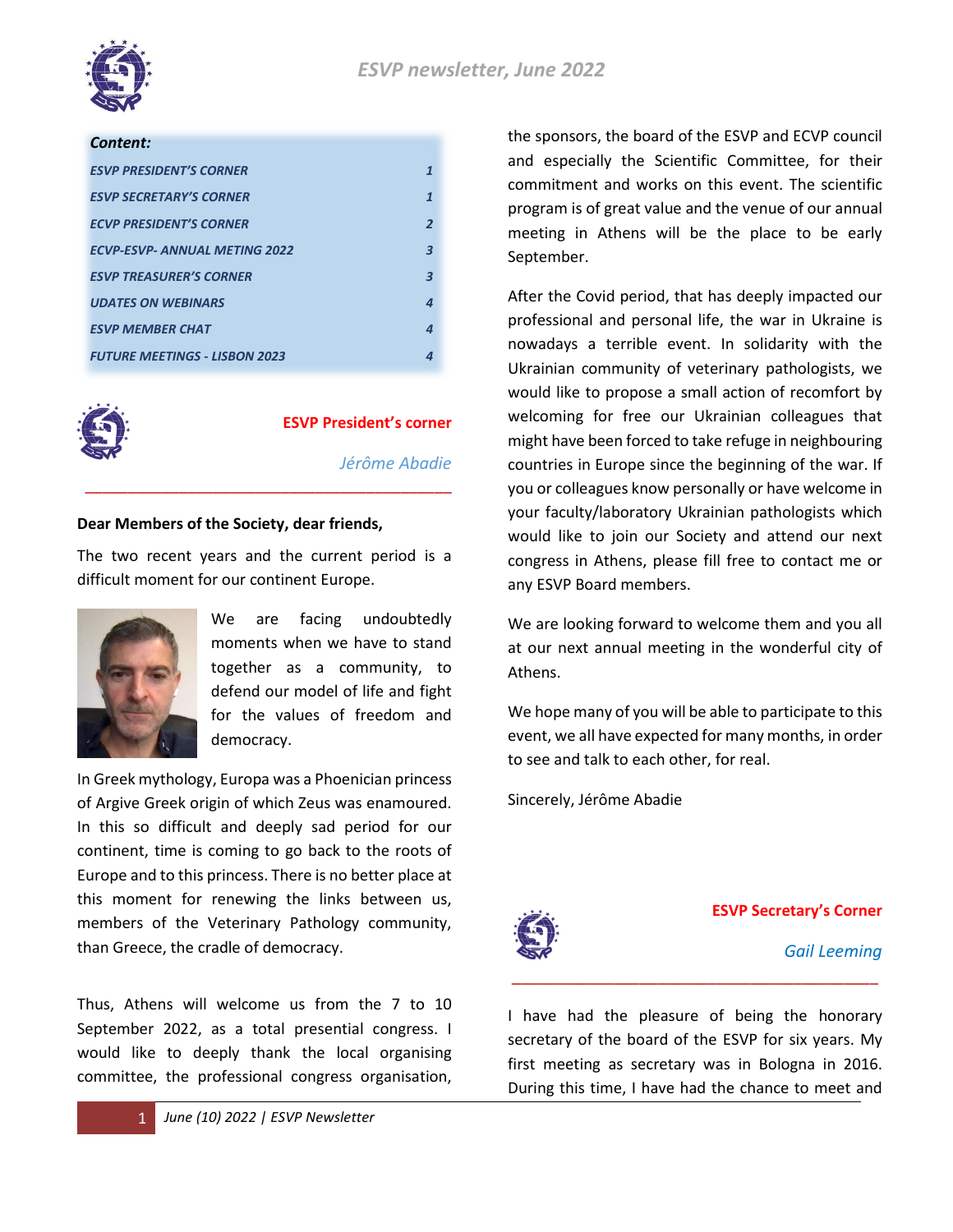

work with many different lovely people and experience the hospitality of many colleagues. I have very much enjoyed these last six years, however my time as secretary is now coming to an end as constitutionally, I cannot stand again. Therefore, we are looking for a new secretary for the board. If you are interested or would like to know more, please email me a[t secretary@esvp.eu](mailto:secretary@esvp.eu) to find out more. I am willing to offer whatever help the incoming secretary would like during the handover period, and, as The University of Liverpool will be host the ECVP/ESVP Summer School in the not-too-distant future, I hope that I will be able to continue to work closely with many of the friends and acquaintances I have made.



**ECVP President's corner**

*Andrea Gröne*

# **Dear ESVP members,**

With the following, I would like to give you a short update about activities of the European College of Veterinary Pathologists (ECVP) in the last 12 months.

\_\_\_\_\_\_\_\_\_\_\_\_\_\_\_\_\_\_\_\_\_\_\_\_\_\_\_\_\_\_\_\_\_\_\_\_\_\_\_\_\_\_\_

After we were able to give the 2020 ECVP exam, just before the pandemic led to a general close-down of traffic, we were presented with the fact that the 2021 exam would be a major challenge. First, we moved the exam from February 2021 to June, in the hope that the situation may improve so that it could take place, as usual, in Ghent. However, due to travel restrictions this was not possible and in the end the exam was held in 9 different locations in three time zones with more than 50 people involved. General organization of the event in each location, secure shipping of the exam material, invigilation as required by EBVS, correction of the exam and ensuring communication between the sites was taken care of. This was a major effort for

everyone involved and we are very grateful not only to the members of the Examination Committee, but also to the colleagues from the ECVP and diplomates from other Colleges hosting the event on site.

In fall 2021, we were following the pandemic situation very closely and decided that an exam in Ghent would be possible in February 2022 with specific adaptations: candidates and Examination Committee members had to wear masks all the time, the time for histology was extended and a break was introduced. The exam went well and resulted in 12 new diplomates [\(https://www.ecvpath.org/congratulations-to-the](https://www.ecvpath.org/congratulations-to-the-ecvp-new-diplomates/)[ecvp-new-diplomates/\)](https://www.ecvpath.org/congratulations-to-the-ecvp-new-diplomates/).

Furthermore, the digitization process of the ECVP exam has begun with providing the section General Pathology on the platform ExamSoft. This will be extended to the section Veterinary Pathology in 2023.

We also evaluated the current exam structure and after discussing advantages and disadvantages of various modifications, the decision was made that a change at the moment is not useful.

Webinars for residents were organized during the pandemics and will continue, thanks to a dedicated task force. These will be open for ESVP members as well in the future.

The Summer School 2022 will take place in Zagreb, Croatia, from 11 to 22 July, and once more there will be bursaries covering attendance fee. The Education Committee has put together a very good program with excellent lecturers. Please see [https://www.ecvpath.org/summerschool/.](https://www.ecvpath.org/summerschool/)

And last but not least, we are looking forward to the Annual Congress in Athens and the opportunity to meet each other in person. See you then and stay well!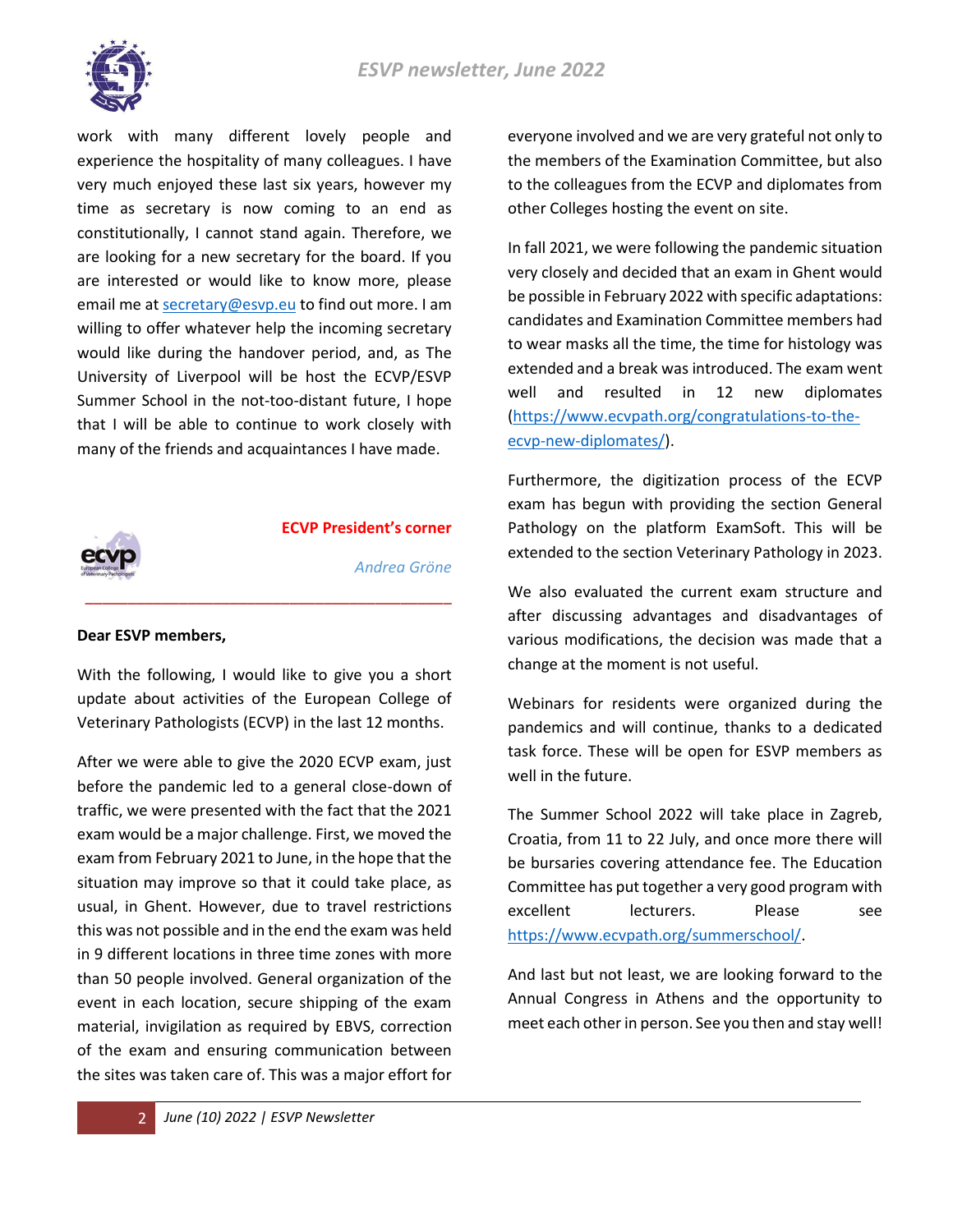



**ECVP-ESVP - annual meeting** 

*Dimitra Psalla*

### **Dear Colleagues and Friends,**

On behalf of the Local Organising Committee, I am delighted to invite you to Athens, Greece for the Annual ESVP-ECVP Congress in 2022.

\_\_\_\_\_\_\_\_\_\_\_\_\_\_\_\_\_\_\_\_\_\_\_\_\_\_\_\_\_\_\_\_\_\_\_\_\_\_\_\_\_\_\_

An exceptional scientific program has been developed, for both young and experienced delegates, all presented by distinguished speakers, and including sessions to promote networking between speakers and the audience.

We are preparing an inspiring congress for 2022 in Athens, this magnificent Greek city. As a historic world capital and vibrant knowledge hub, the innate spirit of Plato's Symposium still burns brightly in Athens today, making for spirited and fruitful international meetings and exciting events.



We are so happy to safely meet again in person, after prolonged pandemic-related restrictions, to enjoy gathering of our community. Counting on your support, enthusiasm, and active participation in this special event, we are looking forward to meeting you in September 2022.

On the Congress website [\(https://esvp](https://esvp-ecvp2022.frei.gr/)[ecvp2022.frei.gr\)](https://esvp-ecvp2022.frei.gr/) you may find details about the important dates, scientific programme, the abstract



Annual ESVP/ECVP Congress September 6-10, 2022 Athens, Greece



submission form, information about accommodation and the city of Athens, as well as useful links for your visit.

Prof. Dr. Dimitra Psalla



**ESVP Treasurer's corner**

*Reinie Dijkman*

### **Dear members,**

It looks like the next congress will be an on-site congress again and I am looking forward to meeting you all in Athens!

\_\_\_\_\_\_\_\_\_\_\_\_\_\_\_\_\_\_\_\_\_\_\_\_\_\_\_\_\_\_\_\_\_\_\_\_\_\_\_\_\_\_\_

The ESVP has decided to celebrate this by giving out 4 bursaries for residents to attend the congress, including the residents day. So, if you are a junior member of ESVP and would like to attend in Athens please contact me via [treasurer@esvp.eu](mailto:treasurer@esvp.eu) before June 1<sup>st</sup>, and we will make a selection. We will let you know the results before the early bird fee expires of course! For details of the program, please check [https://esvp](https://esvp-ecvp2022.frei.gr/)[ecvp2022.frei.gr/.](https://esvp-ecvp2022.frei.gr/)

Besides that, ESVP will be sponsoring bursaries of €400 each for trainees who are attending the ECVP/ESVP Summer School this year. ECVP registered trainees can apply for the Summer School stipend.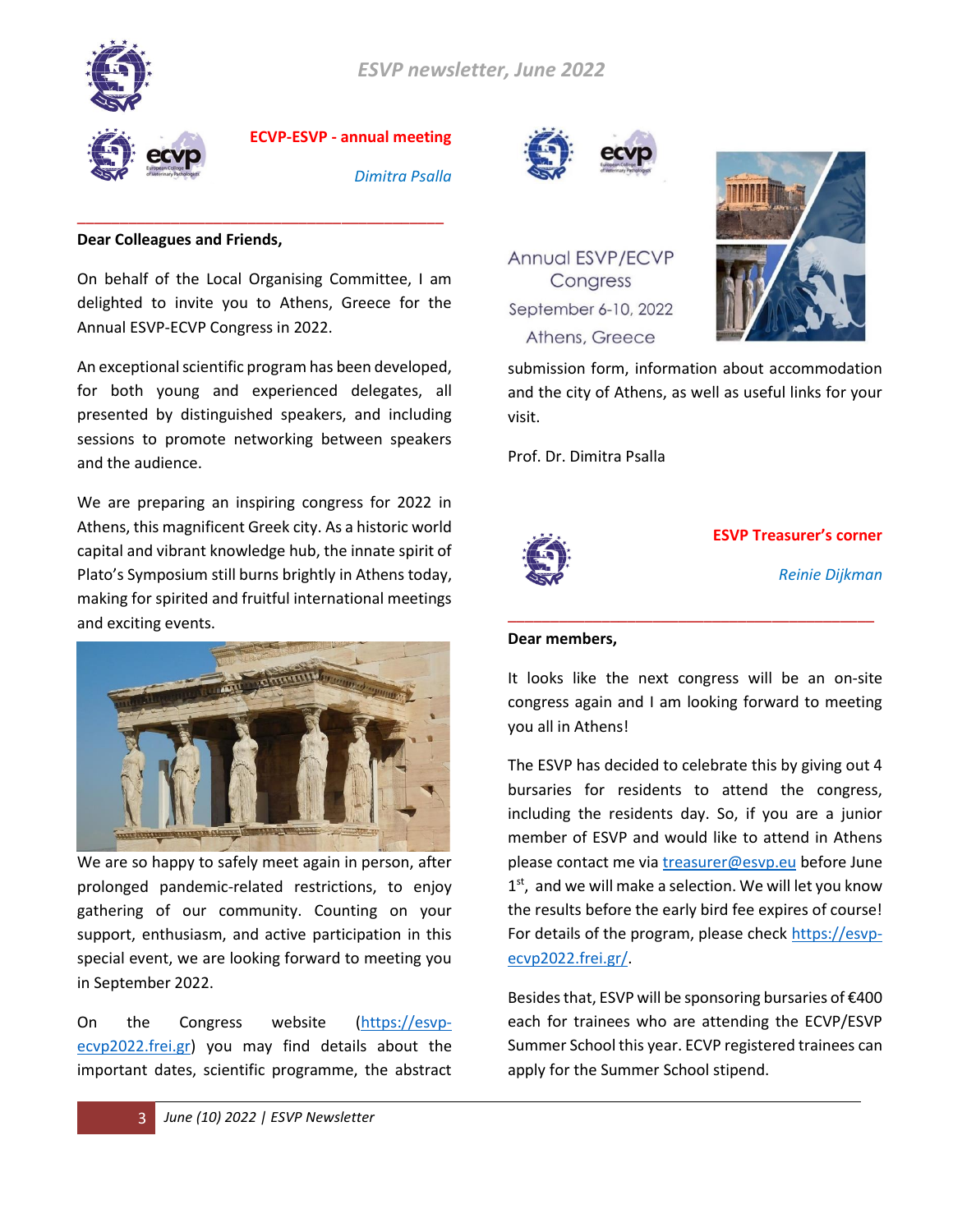

Applicants need to be a junior member of the ESVP and have no outstanding membership fees, and priority will be given to candidates that did not previously receive a bursary from either ESVP or ECVP. However, all applicants will be considered and are encouraged to apply.

I wish you all the best and hope to meet you in Athens in September,

Groeten,

### **Updates on webinars**

*Elena Riccardi*

In 2021, the ESVP started the project of providing continuing education activities to the associates. Every month, the associates have the chance to join the Lymphoma meetings organized by the Anatomic Pathology Department of IDEXX UK, will be resumed. This is a 30-minute meeting where interesting lymphoma cases from the routine diagnostic caseload are presented and discussed. This is an informal meeting, mainly addressed to pathologists already working in research or diagnostics, but helpful also for trainees. So far, the meeting has a good attendance, with an average of 50 participants.

\_\_\_\_\_\_\_\_\_\_\_\_\_\_\_\_\_\_\_\_\_\_\_\_\_\_\_\_\_\_\_\_\_\_\_\_\_\_\_\_\_\_\_

The goal, for the future, is to increase the opportunity to provide education activities. In case you have similar events occurring in your institutions and you think it is possible to share it with the other associates, please do not hesitate to contact the ESVP.

In addition, please remember to check the ESVP website: new job opportunities are published regularly. In case your institutions have job positions you'd like to advertise to our web site, do not hesitate to contact us!



**ESVP Member Chat** 

*Ivana Vucicevic*

There is a new option on the ESVP webpage – Member Chat [\(https://www.esvp.eu/esvp/member-chat\)](https://www.esvp.eu/esvp/member-chat). It allows logged in site members to chat with each other. There is a list of members currently online. Members can enter different chat rooms and read and send messages that will be visible to others. We look forward to having a conversation on different topics.

\_\_\_\_\_\_\_\_\_\_\_\_\_\_\_\_\_\_\_\_\_\_\_\_\_\_\_\_\_\_\_\_\_\_\_\_\_\_\_\_\_\_\_

# **Future meetings - Lisbon 2023**

*Pedro Faísca DVM, DEA, PhD Co-Chair of the LOC* 

\_\_\_\_\_\_\_\_\_\_\_\_\_\_\_\_\_\_\_\_\_\_\_\_\_\_\_\_\_\_\_\_\_\_\_\_\_\_\_\_\_\_\_



European College of Veterinary Pathologists, the European College of Veterinary Clinical Pathology and the European Society of Veterinary Clinical Pathology are organizing their joint Conference

ECVP/ESVP/ECVCP/ESVCP.

This international conference will be held from 31st August to 2nd September 2023 at the Lisbon Meeting Center, in the beautiful, historical quarter of Belem, Lisbon, Portugal. [https://lisbonvenues.pt/en/lisbon](https://lisbonvenues.pt/en/lisbon-congress-center/)[congress-center/.](https://lisbonvenues.pt/en/lisbon-congress-center/)

A 1000 m<sup>2</sup> conference floor will gather around 500 professionals from these areas from all over Europe and other parts of the world, for 2 and a half days.